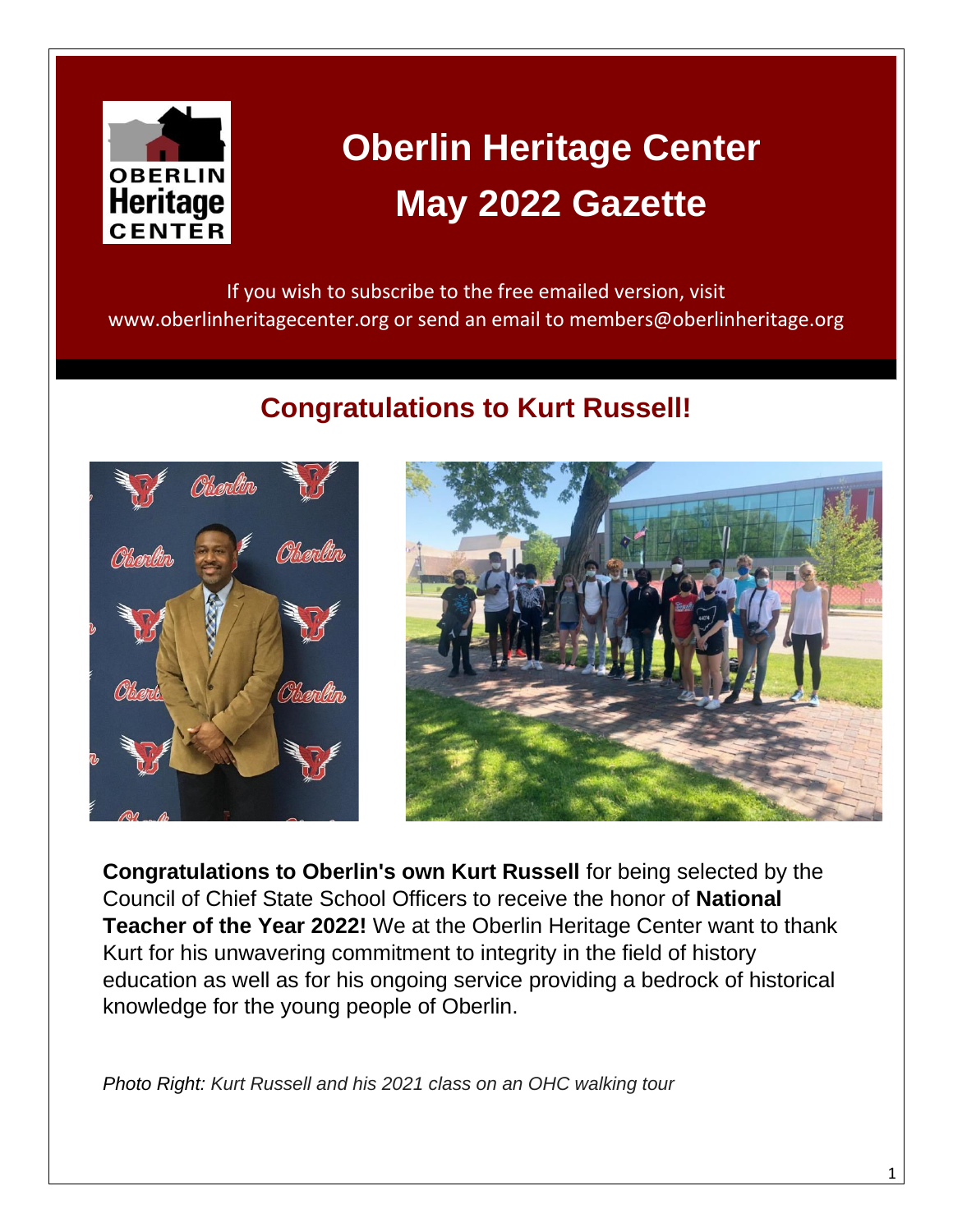### **Upcoming Events**

### **OHC History Walks are back, May through September!**

*Saturdays at 11:00 a.m. starting May 7th*



Alternating each month and beginning in May, these walking tours concern diverse topics such as Abolitionism, Women's History and Civil Rights.

**Our kickoff tour for May, the Architecture Walk**, will allow participants to learn how the landscape, college campus, and town of Oberlin developed over its 189-year history as well as which architectural styles prevailed or were

criticized in each era. This tour will begin at 11:00 a.m. at the flagpoles in the southeast corner of Tappan Square on May 7th, 21st, and 28th. Admission is \$6 for adults and free for children, students, or members. **Advanced registration is strongly recommended.** 

To register for a specific walking tour please visit:

### **https://bit.ly/3F8qWqE**

## **Behind the Basement Door:**

### **Swimsuit Edition!**

*Friday, May 20, 3:30 p.m.*

Kick off the warmer weather with a look at OHC's historic swimwear collection. Join OHC's Collection Manager, Maren McKee, for a behind the scenes look at some rarely seen items from the costume collection.



This program will be broadcast live on OHC's Facebook page. You don't have to have a Facebook account to be able to view the Oberlin Heritage Center's page. Just visit our [Facebook page](https://www.facebook.com/oberlinheritagecenter) at the time of the program. (If Facebook prompts you to join, you can just select "Not Now.")

*Photo: Josephine Dickson's Oberlin College photo memory book c.1918. Gift of James and Andrée Underwood.*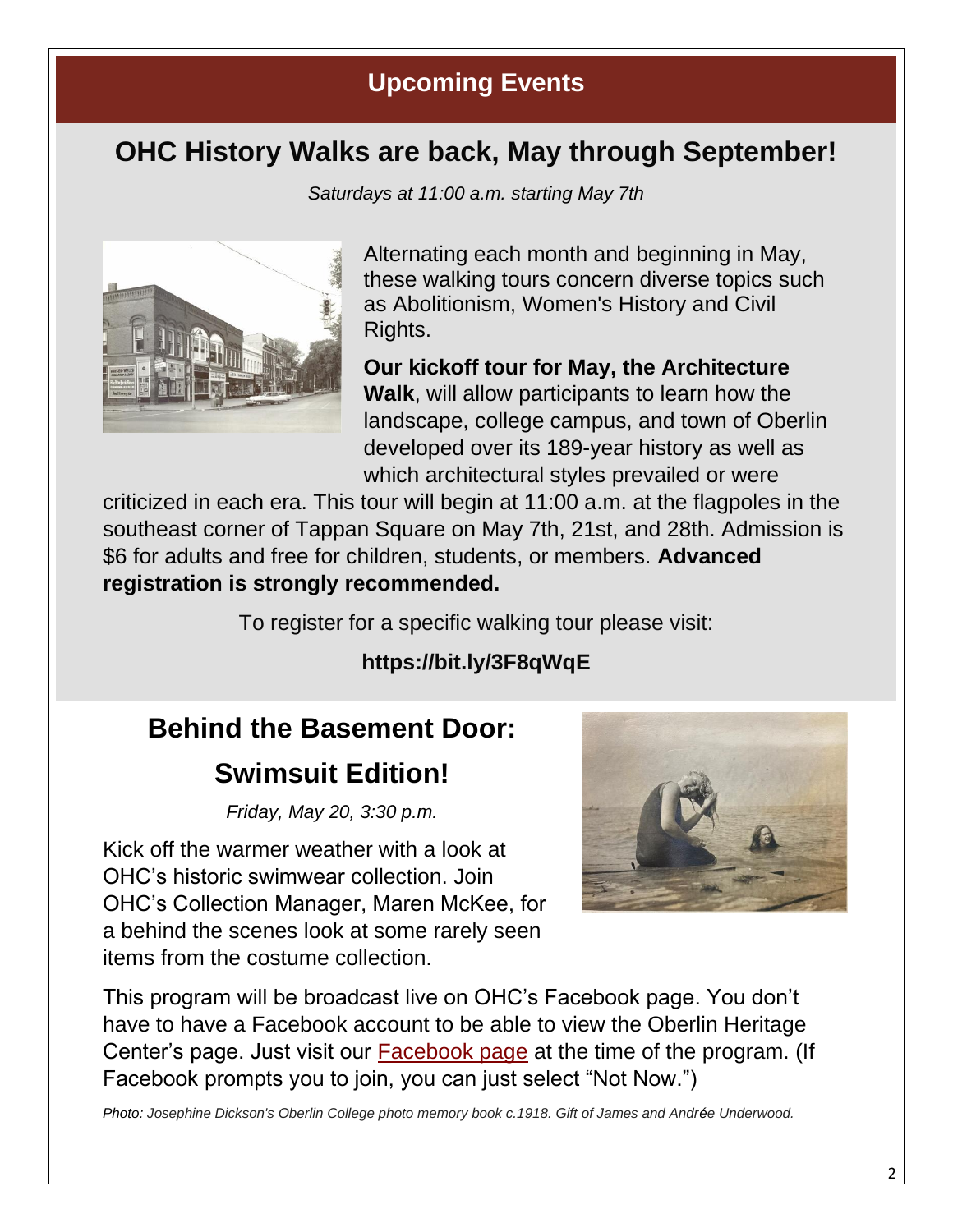## **Museum Professional Development Workshop: Modernizing Collections Management**

*Tuesday, May 24, 3:00 - 4:00 p.m.*



In the ever-increasing digital age of the 21st century, museums must plan for managing digital objects. But how do you incorporate digital objects into already existing collections management practices? In this webinar, Ohio History Service Corps member Erin Robichaud will outline accepting, recording, storing, and sharing digital objects through policies that are sustainable for small historical organizations. Participants will leave this webinar with an understanding of how to manage

various digital files and be able to incorporate these practices at their own organizations. A Q&A session will follow the presentation.

Attendance is free for this Zoom webinar and open to anyone with an interest. Advance registration is required. To register please visit: **https://bit.ly/3qvD7Ye**

### **Save the Date for Commencement, Juneteenth & Chalk Walk**

*Summer Volunteer Opportunities Too!*

There are lots of exciting things happening in Oberlin this June that you won't want to miss:

- Commencement Tour Schedule:
	- 6/3 Scholars & Settlers 1:00
	- 6/3 Self Guided 10:00-3:00
	- 6/4 Freedom Friends 11:00
	- 6/4 Scholars & Settlers 1:00
	- 6/4 Civil War Civil Rights 3:00
	- 6/4 Self Guided 10:00-3:00
	- Plus, other tablet tours available throughout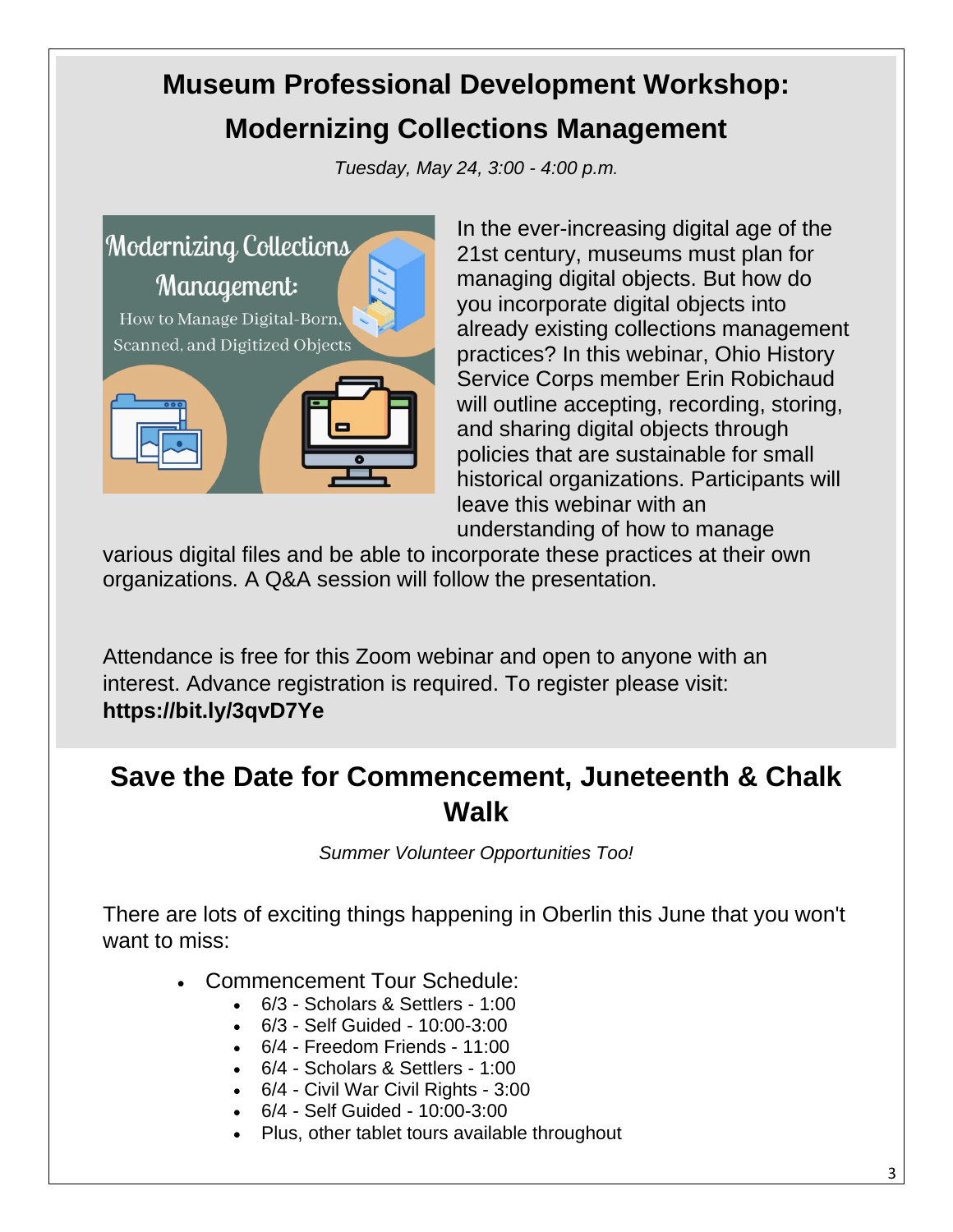- Docent Training: June 8th
- Second Saturday: June 11th
- Juneteenth: June 18th
- Oberlin Chalk Walk: June 25<sup>th</sup>

OHC is looking forward to taking part in these events and others this summer, but **we need your help!** If you have a couple of hours to help us with event tables to share information and activities, or any other kind of volunteer work, please contact Museum Education & Tour Coordinator Amanda Manahan at 440-774-1700 or [tourinfo@oberlinheritage.org.](mailto:tourinfo@oberlinheritage.org)



### **Summer Camps**





OHC is excited to offer three unique summer camp experiences for children ages 8-13. We will start with a trip through time in **Ancient Cultures Camp (7/18-7/22)**, featuring music, art, and games from all around the ancient world. Next is **Architecture Camp (8/1-8/5)**, which will allow campers to explore building materials, try construction challenges, and sketch their own designs. Our final offering this summer season will be **Kids Through the Decades (8/8-8/12)**, which will let campers explore the clothing that children wore in the 1900s, how they played, and the cultures in which they were immersed.

All programs run Monday through Friday from 9:30 a.m. - 4:00 p.m. at the Oberlin Depot. Camps cost \$125 per registrant, with discounts for members of OHC and early registration. *Scholarships are available to students who qualify for free or reduced school lunch programs.*

For more information about camps or registration, visit our [camp registration](https://www.oberlinheritagecenter.org/whatsnew/?action=show&id=678)  [page](https://www.oberlinheritagecenter.org/whatsnew/?action=show&id=678) or contact Museum Education and Tour Coordinator Amanda Manahan at (440) 774-1700 or [tourinfo@oberlinheritage.org.](mailto:tourinfo@oberlinheritage.org)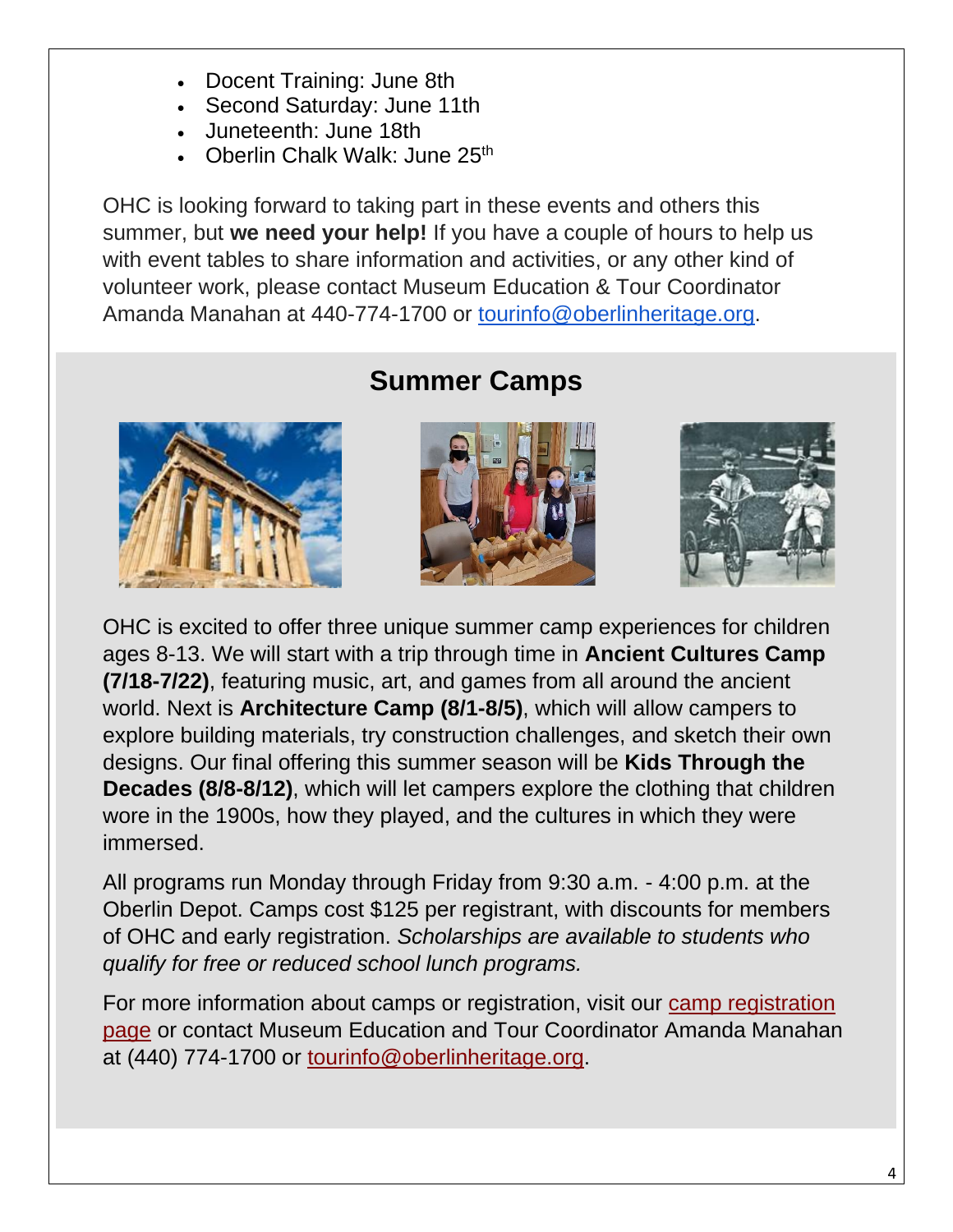### **Thanks for Coming to Our Annual Meeting!**

Thank you to all who could attend our annual meeting in person or watch our livestream on Facebook. If you missed the annual meeting but would still like to see the event, the archived livestream video is available on our [Facebook](https://fb.watch/cxkMFj9X9O/) page.



*Photo: Award Winners - Brenda Grier-Miller, Francine Toss, Tanya Rosen-Jones, Sarah Colson, Angela Cecil, Don Hilton, Carson Bauer, Martha Ferrazza. Not Pictured - Sue Weidenbaum, Donald Payne, Jared Mitchell, Isaiah Williams*

## **News From OHC**

### **New Board Members**



We would like to welcome our new Board Members, Claudia Jones, Rachael McCray, Paul "Bud" Sperling, and Mary Worthington as well as our new Honorary Trustee Brittnei Sherrod.

In addition, we would like to congratulate Laurel Price Jones for her re-election as

Treasurer and Carl Jacobson and Julie Min for their re-elections to 3-year terms.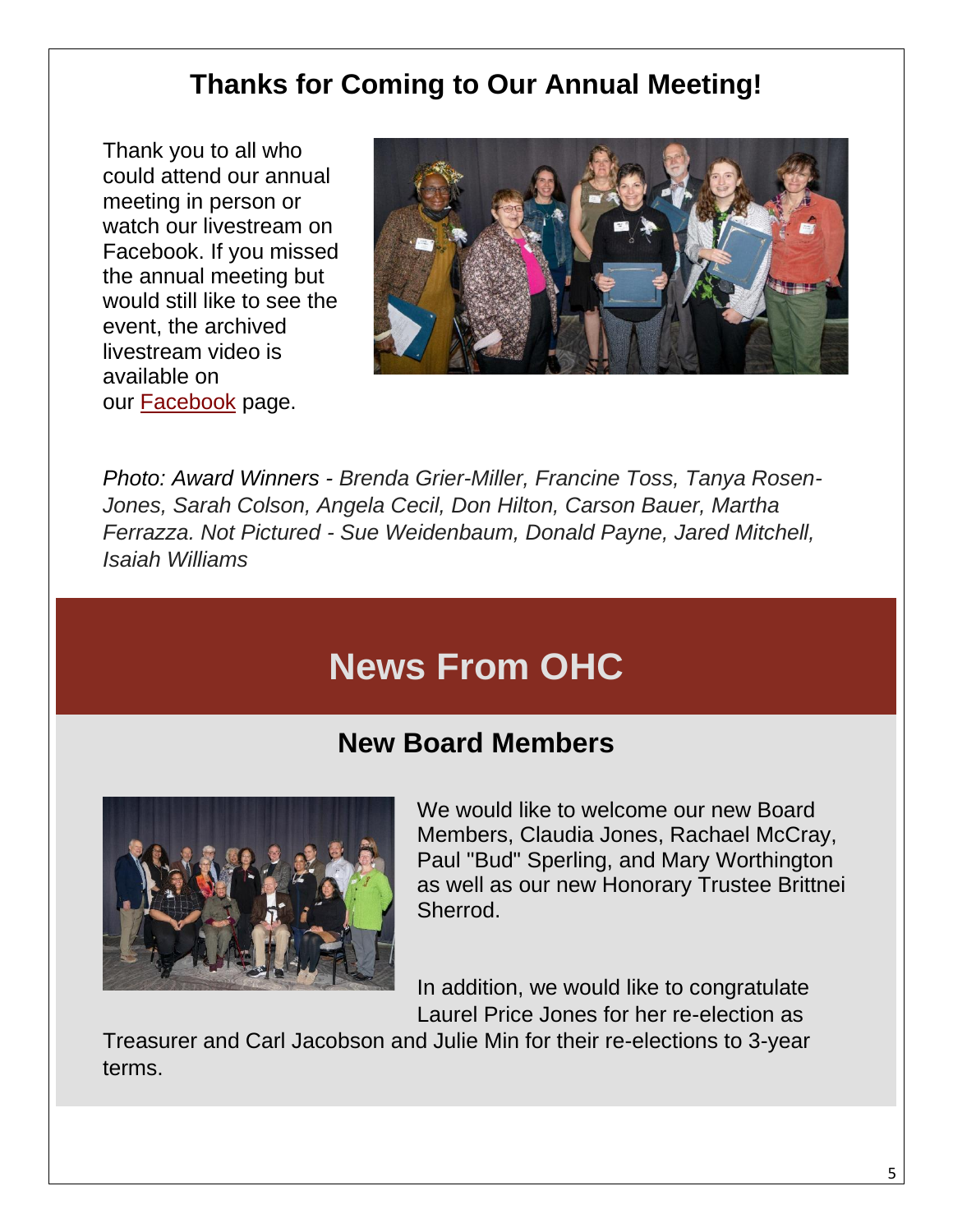## **Congratulations Lisa & Naomi!**

The OHC is giving a heartfelt congratulations to our Museum Housekeeper, Lisa Van Gaasbeek and her wife Naomi Randt for their recent marriage.

### **Say Hello to Our New Communications Coordinator**



Welcome to Steven Rice, our new Communications Coordinator who will be handling promotional materials for OHC. Steven grew up in Amherst and now lives in Elyria.

He has previously worked with various local Lorain County community groups, most notably the music and arts space Blank Slate Elyria. Steven is a photographer and graphic designer with a keen interest in local history. We hope you will join us in giving him a warm welcome to the team!

### **OHC to be a Blue Star Museum Again This Year**

OHC is happy to be offering free summer admission to active duty military and their families as part of the Blue Star Museums Program once again. This program allows for free access to OHC (as well as a number of other museums nationwide) for active-duty military, National Guard, and Reserve personnel and up to five family members from May 21, 2022 (Armed Forces Day) through September 5, 2022 (Labor Day).

### **Members Update & News from the Second Floor**

OHC is repairing the windows in the barn built c. 1860 behind Jewett House.

Pat Ives has removed some windows and is evaluating them to see what amount of the original wooden frames can be saved and reused. These portions will be restored while the rest will be replaced with appropriate wood and treated to visually match the remaining frames. The end result will be historically accurate but in much better physical and cosmetic condition.

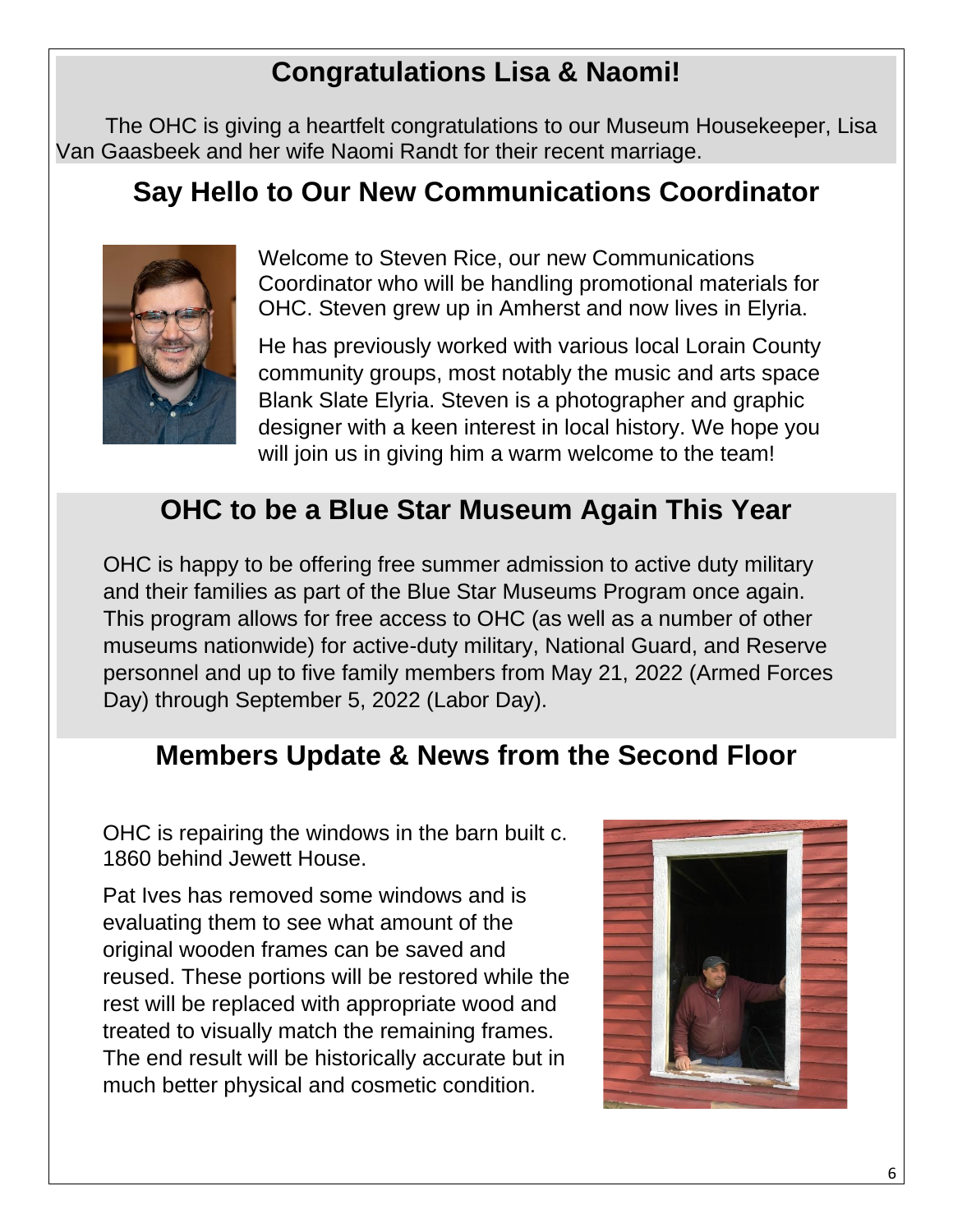This kind of proactive maintenance goes a long way in preserving history for the next generation! **If there are some projects on your historic home that you have been putting off, consider getting a consultation from Cleveland Restoration Network's Heritage Home Program.** Consultations are free in participating communities like Oberlin!

Welcome to newest OHC members Bentley Boyd and Kathleen MacLean!

We note with sorrow the passing of Endowed Life Member Jane Ross Moore and OHC member Don Norenberg. We also send warm wishes of support to others who have lost loved ones.

### **Monumental Coroner and Probate Data Project Complete**



Local historian Don Hilton has completed a massive project researching, transcribing, and compiling Lorain County's public death records into a publicly accessible spreadsheet. He began this nearly 800 hour project in May 2021 and finished compiling it in March 2022. Don has graciously shared this database with individuals and organizations interested in historical and genealogical research, including the Oberlin Heritage Center, as a free resource for all.

The spreadsheet contains information regarding Lorain County residents whose deaths were reported to the Probate Court from 1867-1908 or who were included in the Coroner Reports from 1878-1938.

To view the data, you can download a spreadsheet from our website by visiting: **https://bit.ly/3MwmjZU**

*Photo: Don Hilton as found in his natural environment, Oberlin, Ohio. image by Kat Sikora Hilton, 10/22/2020.*